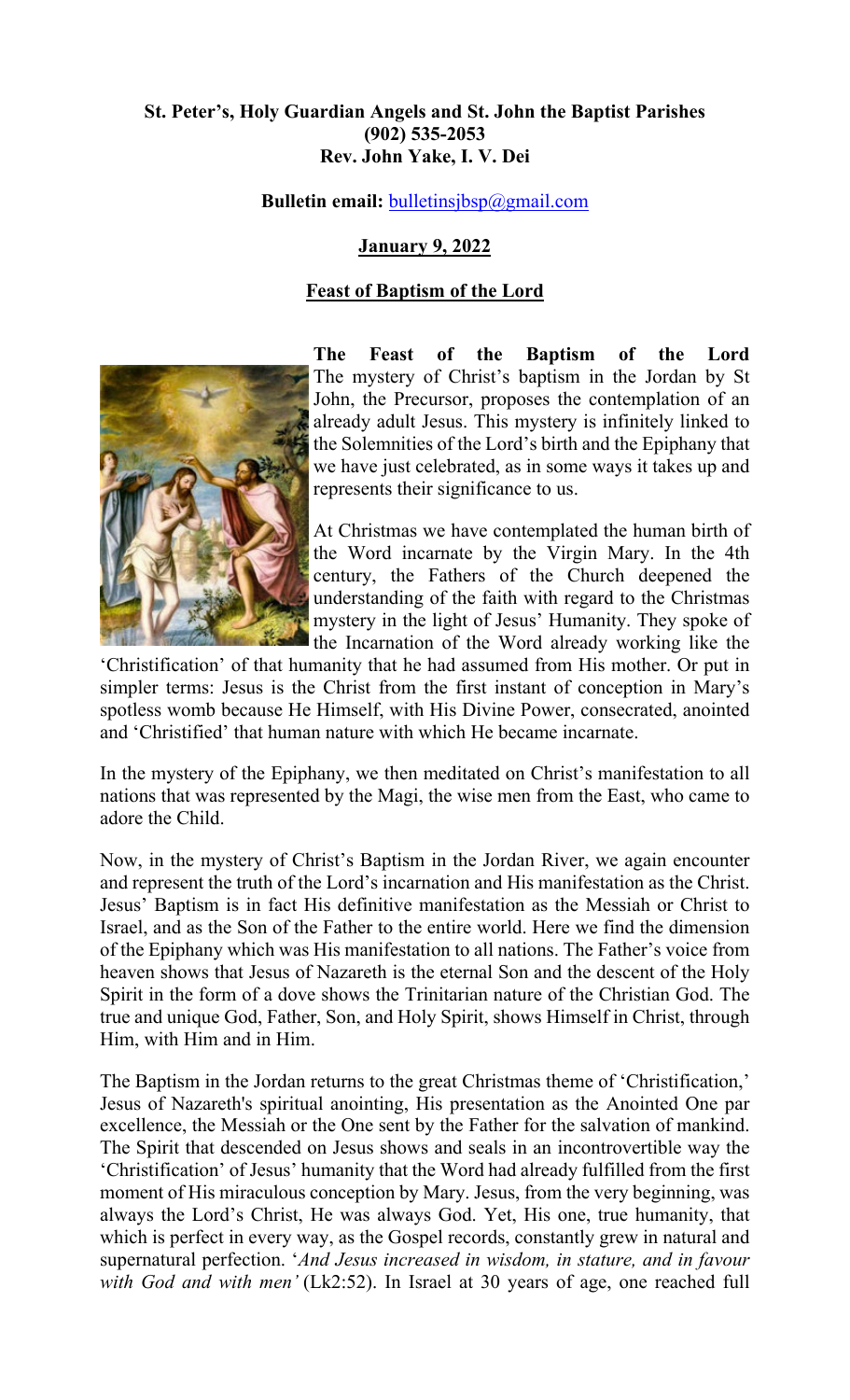maturity and therefore could become a master. Jesus came of age and the Spirit, descending and remaining on Him, definitively consecrated His whole being as the Christ.

The same Spirit, that descended on the water of the River Jordan wafted over the waters during the first creation (Gen 1:2). Therefore, the Baptism in the Jordan presents yet another truth: that Jesus has started a new creation. He is the second man (1 Cor 15:47) or the last Adam (1 Cor 15:45), that comes to repair the first Adam's guilt. He does this as the Lamb of God that takes away our sins. '*Looking at the events in light of the Cross and Resurrection, the Christian people realised what happened: Jesus loaded the burden of all mankind's guilt upon His shoulders; he bore it down into the depths of the Jordan. He inaugurated his public activity by stepping into the place of sinners*' (Joseph Ratzinger, *Jesus of Nazareth*, Bloomsbury 2007, p 18).

\*\*\*\* \*\*\*\* \*\*\*\* \*\*\*

## **Sacrament of Baptism**

**please call the office: Rev. John Yake, I.V. Dei** 

### **Instructors for baptism:**

Mary Fougere, SJB 902) 535-2699 Rose Pâté, SP (902) 302-7011 Vera Doucette, HGA (902) 785-4018

### **Sacrament of Matrimony**

Please call Fr. Yake six months prior to the wedding date. Call Family Service of Eastern Nova Scotia to register for upcoming courses 902- 849-4772. Ask for Tasia Boucher, thoucher@fsens.ns.ca

### **Weekday Liturgy**

**Tuesday, January 11, 2022 SJB 4:00 PM**

**Wednesday, January 12, 2022 SP 9:00 AM**

**Friday, January 14, 2022 HGA 11:00 AM +Pellow, Bona & Whitehall families**

**Weekend Liturgy**

**Saturday, January 15, 2022 SH 4:00 PM HGA 5:30 PM +Tom & Matilda Clannon**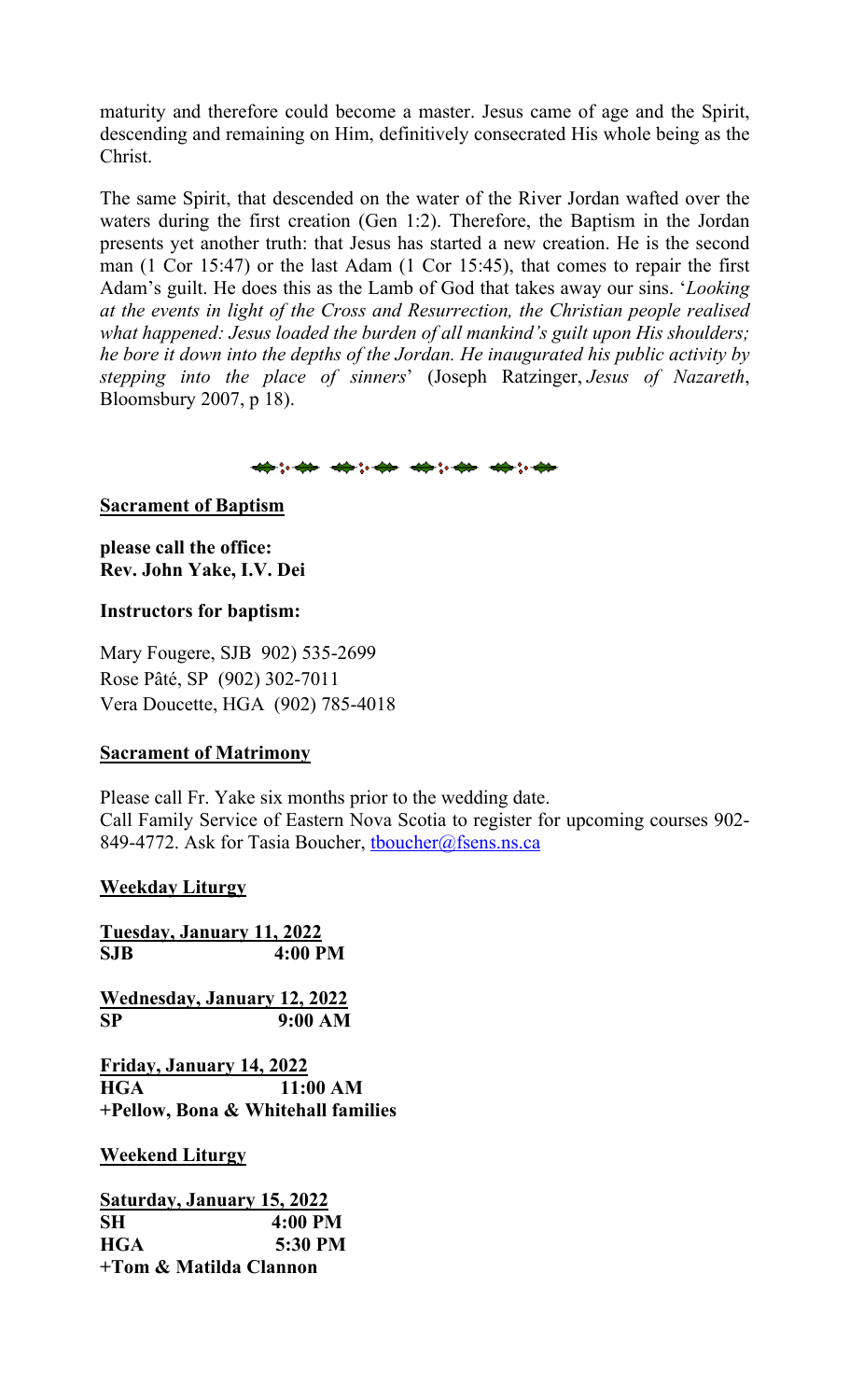**Sunday, January 16, 2022 SJB 9:00 AM \*Special Intentions SP 10:30 AM + Gladys Burke**

**Please note: Mass intentions should be arranged with Mary at the office, not with Fr. Yake.** 

#### **Receipts**

**Holy Guardian Angels December 19th to January 1, 2022**

**Total \$ 3,853.45**

**St. Peter's December 19th, 2021 to December 26, 2021**

**Total \$ 4,378.00** 

**SJB December 19, 2021 to January 2, 2022**

**Total \$4,099.00** 

### **COMMUNITY EVENTS**

**Next St. Peter's parish council meeting scheduled for January 17, 2022** is **cancelled** due to recent Covid outbreak in our immediate area.

**SP Memory Tree:** \$2,135.00 was raised. Thank you to all who contributed. A special thank you to Fonda Stone for her help with the decorations and to Doris Carter and her team for their help with the set up and storage of our tree. **St. John The Baptist Memory Tree:** Thank you to all who contributed to our Memory Tree. Proceeds were \$2,760.00

### **BEFORE YOU SAY ANOTHER WORD** (anonymously written)

Food for thought at the beginning of a New Year:

If you have food in the refrigerator, clothes on your back, a roof overhead and a place to sleep … You are richer than 75% of the world's population.

If you have money in the bank, in your wallet, and spare change in a dish someplace … You are among the top 8% of the world's wealthy.

If you woke this morning with more health than illness … You are more blessed than the million who will not survive this week.

If you never experienced the danger of battle, the loneliness of imprisonment, the agony of torture, or the pangs of starvation … You are ahead of 500 million people around the world.